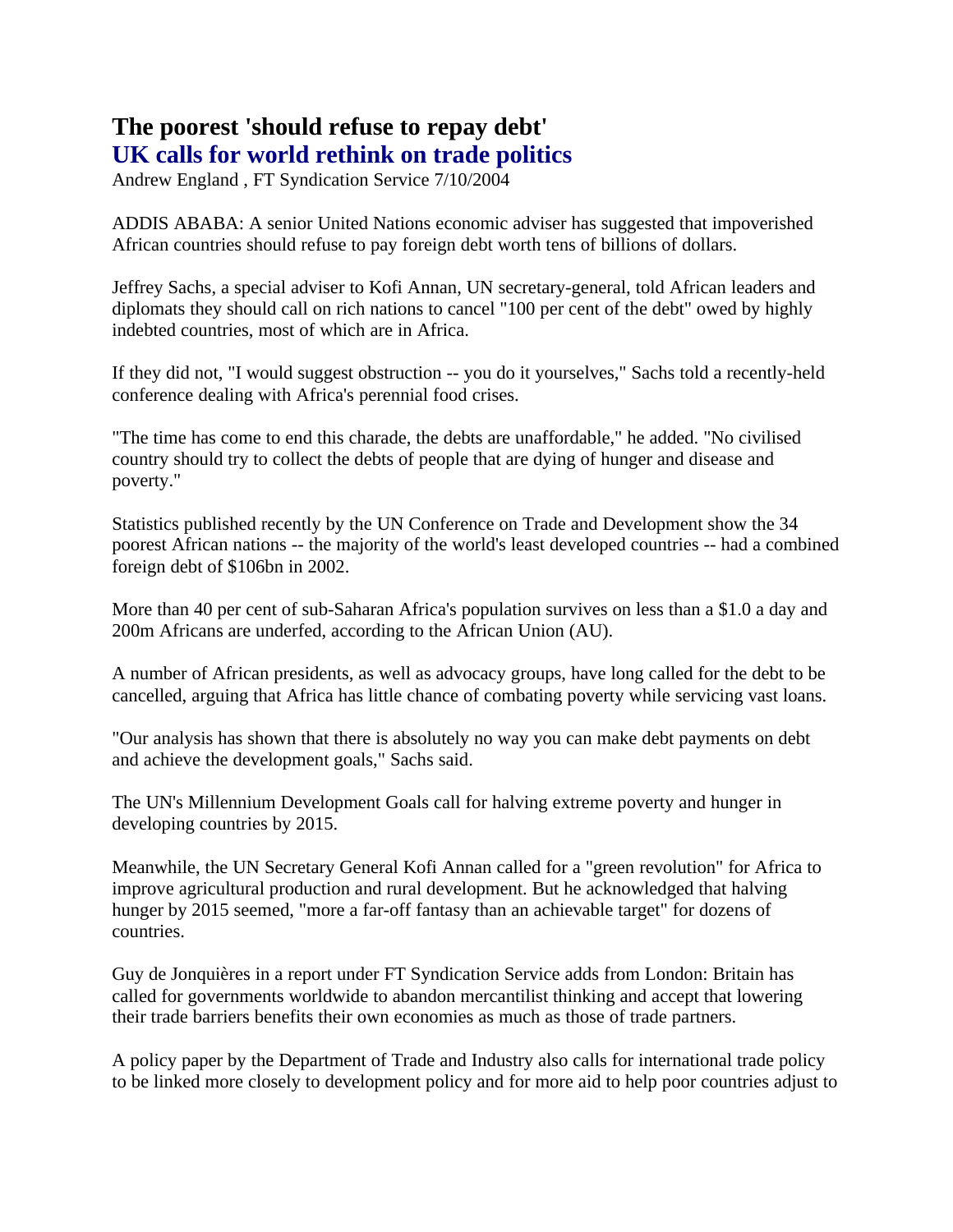liberalisation.

Patricia Hewitt, the trade and industry secretary, said that the White Paper aimed to influence the WTO's agenda during the next year.

If by the end of this month WTO members agreed a framework for the Doha round, the talks were likely to face a "fallow period" until after the US presidential elections and the appointment of a new European Commission in November.

The arguments set out in the document would also be a central element of Britain's European Union presidency in the second half of next year. Ms Hewitt planned to urge EU partners and other WTO members to support Britain's proposals.

Governments must reject the "exports good, imports bad" approach that had long dominated international trade negotiations.

"The benefits of trade come at least as much from imports as from exports," she said, because liberalisation raised living standards and boosted economic competitiveness.

"The whole language of mercantilism ... is offensive to people in developing countries," Ms Hewitt said. WTO members' habit of describing offers to open their national markets as "concessions" was "appallingly insensitive".

She said she was not suggesting that the EU offer unilaterally to lower its trade barriers in the Doha negotiations, but that all WTO members should move forward together. Rich countries should aim to eliminate all their tariffs and subsidies while poor ones should be allowed to phase in liberalisation over time.

Ms Hewitt accused the International Monetary Fund (IMF) of harming some developing countries by requiring them to cut import barriers too hastily. Increased aid was needed to help poor countries build the capacity to benefit from freer trade.

She remained concerned about signs of US protectionism but believed liberal-minded new members would keep the EU's market open.

In yet another development in Geneva, Trade officials have warned that global negotiations to open services markets to foreign competition, offering large potential gains for many rich and poor nations, may take two years or more, even if current bottlenecks over agriculture were overcome, a report by Frances Williams under FT Syndication Service adds.

While agriculture is the political centrepiece of the Doha round of world trade talks, services such as banking, insurance, telecommunications, transport, tourism and business services are "the big-ticket item" for countries such as the US, India, Japan, Switzerland and South Korea and the European Union (EU), an official involved said in Geneva this week.